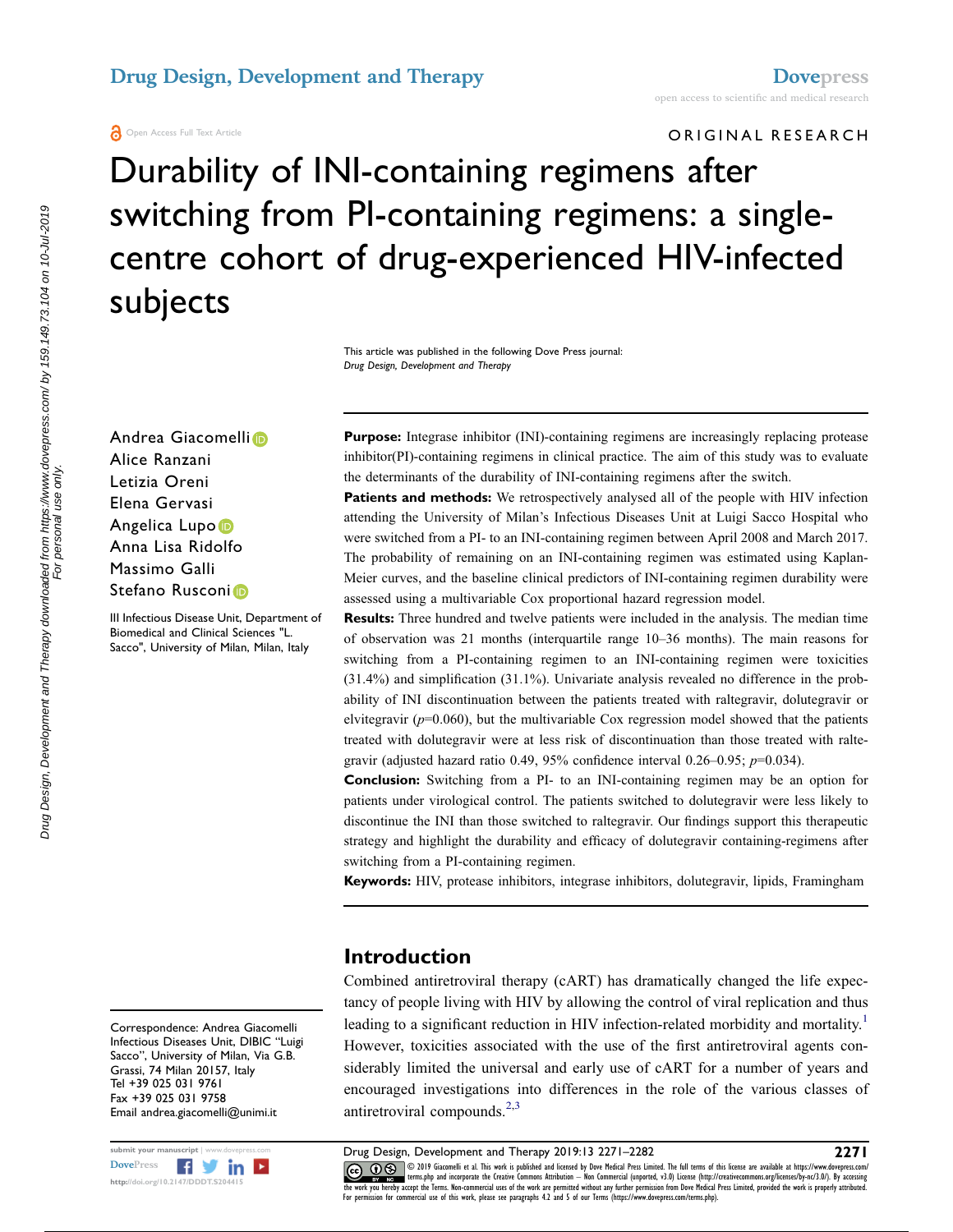<span id="page-1-1"></span><span id="page-1-0"></span>Metabolic toxicity was detected as an untoward effect of first-generation antiretroviral agents very early in the use of cART. Lipodystrophic syndrome and metabolic abnormalities were found to be related to cumulative exposure to thymidine analogues and protease inhibitors  $(PI)$ ,<sup>4,[5](#page-10-4)</sup> and the findings of recent observational studies have highlighted potential associations between integrase inhibitors (particular dolutegravir [DTG]) and weight gain and altered fat distribution. $6-8$  $6-8$  $6-8$  Boosted PIs have long been the cornerstone of cART therapy, and still form the basis of a substantial number of cART regimens. Before the advent of integrase inhibitors (INIs), various strategies were used to avoid ritonavir exposure in the subjects who used unboosted atazanavir (ubATV) in order to reduce metabolic toxicities,<sup>[9](#page-10-7)</sup> and new compounds (particularly INIs) are now progressively replacing boosted PIs in both cART-naïve and cART-experienced patients.<sup>[10](#page-10-8)</sup>

<span id="page-1-6"></span><span id="page-1-5"></span><span id="page-1-2"></span>Initial trials highlighted an increased risk of cART discontinuation due to virological failure in patients switching from boosted lopinavir (LPV) to raltegravir  $(RAL)$ ,<sup>[11](#page-10-9)</sup> but subsequent studies have shown that switching from boosted PIs to INI-containing regimens is virologically effective and leads to improved metabolic profiles.<sup>[12,](#page-10-10)[13](#page-10-11)</sup> It has also been demonstrated that switching from a boosted PI regimen to a single tablet regimen (STR) containing boosted elvitegravir (EVG) can be effective and well tolerated,  $14$  and that simplifying PI-containing to DTG-containing regimens is safe and effective, particularly in patients aged >50 years and in those at high cardiovascular risk.<sup>15,[16](#page-10-14)</sup> The STRIIVING study showed no clear benefit in terms of lipid profiles in patients switched to DTG, but this may be partially explained by the low cardiovascular risk of the study patients and their different previous cART regimens, which included PIs or non-nucleoside reverse transcriptase inhibitors (NNRTIs).<sup>[15](#page-10-13)</sup> Furthermore, the NEAT022 study revealed a clear benefit in patients at high cardiovascular risk who were switched to DTG from boosted PIs.<sup>[16](#page-10-14)</sup>

<span id="page-1-7"></span>Consequently, simplification strategies involving a switch from boosted PI-containing cART regimens to an INI-containing regimen have now been introduced in routine clinical practice with the aim of reducing the long-term toxicities caused by lifelong cART exposure.<sup>[11](#page-10-9)–[18](#page-10-15)</sup>

<span id="page-1-3"></span>The aim of this study was to assess the durability and metabolic impact of INI-containing regimens in a single-centre cohort of drug-experienced HIV-infected patients who had previously been treated with a PI-containing regimen.

#### Materials and methods

We retrospectively analysed all of the HIV-infected patients attending the University of Milan's Infectious Diseases Unit at Luigi Sacco Hospital who were switched from a PI- to an INI-containing regimen between April 2008 and March 2017. Patients aged <18 years were excluded from the analysis.

The demographic, epidemiologic and clinical data in the patients' clinical case files at the time of the switch from a PI- to an INI-containing regimen and every six months thereafter were anonymously entered in an ad hoc electronic database.

The discontinuations of INI-containing regimens were categorised as being due to virological failure (defined as two consecutive determinations of >50 HIV-RNA copies/ mL or one detection of >1000 HIV-RNA copies/mL), toxicities, drug-drug interactions, simplifications, dropouts, deaths or other reasons. A change from one to another INI-containing regimen was considered a failure in the durability analysis, but the patients who only changed the drug formulation were not considered as failures.

The primary study end-point was the discontinuation of the different INI-(RAL vs DTG)-containing regimens after switching from a PI-containing regimen. The secondary end-points were the durability of EVG vs RAL or DTG, the probability of virological failure on the different INIcontaining regimens, the metabolic effects of switching from a PI- to an INI-containing regimen, and the change in 10-year cardiovascular risk as assessed by the Framingham algorithm 12 months after the switch.

Sample size was calculated on the basis of the primary end-point. It was estimated that a total of 272 participants (136 per group) would provide a power of at least 80% to exclude a non-inferiority margin of a 12.5% difference in the proportion of participants reaching the primary endpoint, assuming that treatment success was 90% among the patients in the DTG group and a two-sided  $\alpha$  of 0.05.<sup>12[,16,](#page-10-14)[17](#page-10-16)</sup>

<span id="page-1-4"></span>The collected data were grouped into dichotomous and continuous variables, and the patients were grouped on the basis of their previous PI (boosted ATV, ubATV, boosted darunavir [DRV], LPV, or boosted fosamprenavir [fAPV]) and its replacement INI (DTG, RAL or EVG).

The descriptive and inferential statistical analyses assumed that an  $\alpha$  of 0.05 was statistically significant.

The probabilities of the discontinuation and virological failure of the different INI-containing regimens after switching from a PI-containing regimen were analysed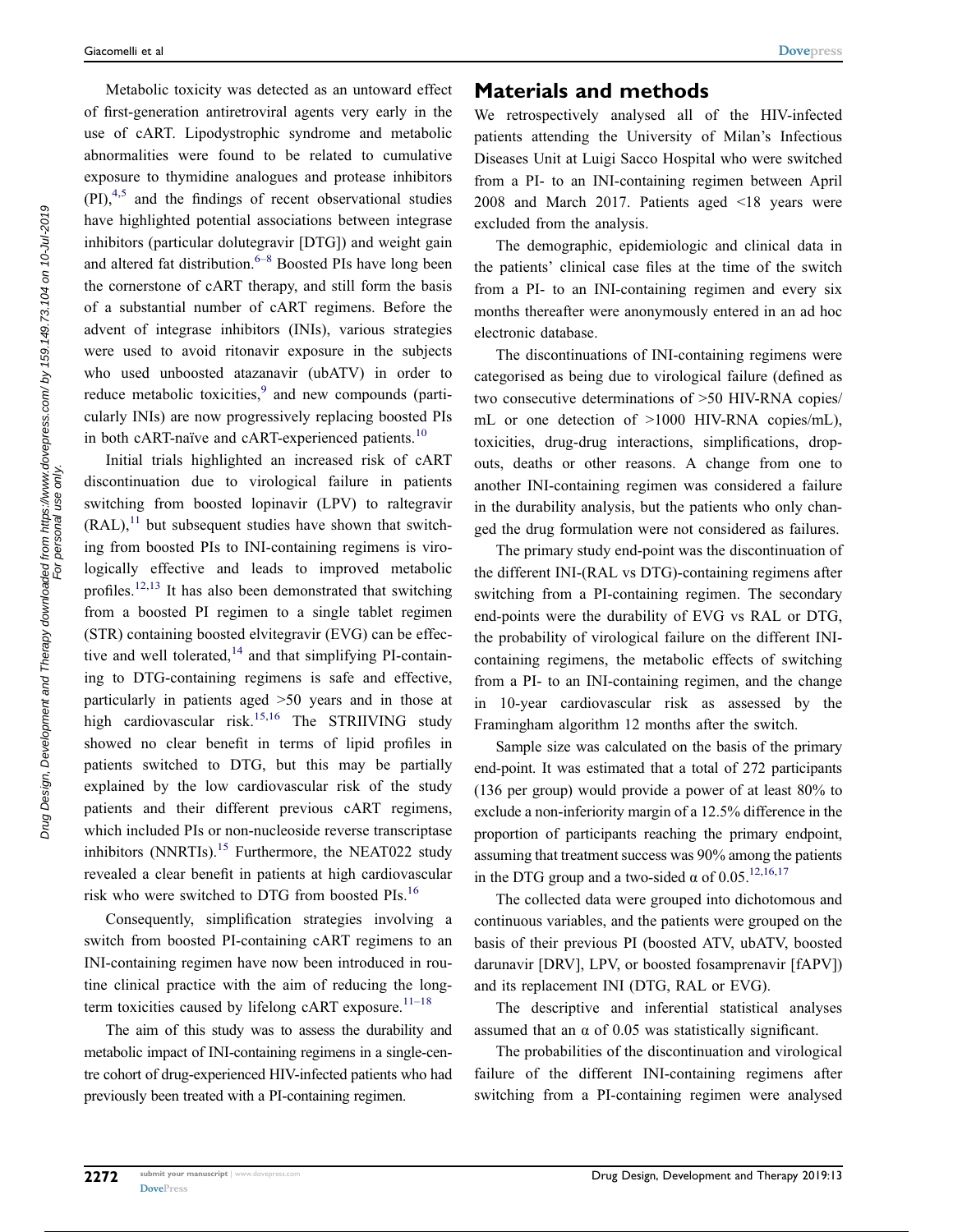by means of Kaplan-Meier curves. The baseline clinical predictors of the durability and virological failure of the INI-containing regimens were assessed using a multivariable Cox proportional hazard regression model, in which the co-variates were age, gender, the number of previous cART regimens, previous virological failure, initial PI, backbone, >50 HIV-RNA copies/mL at the time of the switch, CD4 cell count at the time of the switch, nadir CD4 cell count, and HCV co-infection.

The variations in total cholesterol (TC), HDL cholesterol and triglyceride (TG) levels were assessed using a multivariable linear mixed effects regression model, and the SAS PROC MIXED procedure with a random intercept was used to correlate repeated measures. Intra-individual variance was analysed using an autoregressive correlation structure of the first order, with TC, HDL cholesterol and TG as the dependent variables, and age, gender, baseline lipid values, statin use, concomitant tenofovir discontinuation, and initial PI as independent variables.

<span id="page-2-0"></span>Ten-year cardiovascular risk was assessed using the Framingham algorithm at the time of the switch and 12 months after the switch from a PI- to INI-containing regimen.[19](#page-10-17) The patients whose data were insufficient for the Framingham risk calculation and those who modified their concomitant antiretroviral or non-antiretroviral treatment (eg by introducing a statin) during the first 12 months after the switch were excluded from the analysis. A multivariable linear mixed effect regression model was used to assess the predictors of the change in 10-year cardiovascular risk 12 months after the switch. The co-variates included in the final model were age, gender, baseline Framingham risk, and initial PI.

SAS version 9.4 software was used to make the statistical analyses, and a  $p$ -value of <0.05 was considered statistically significant.

The study protocol was reviewed and approved by the Comitato Etico Interaziendale Milano Area 1 (Ethics Committee), and an informed consent form was signed by all of the subjects who decided to participate in this study.

#### **Results**

[Table 1](#page-3-0) shows the characteristics of the 312 patients included in the analysis at the time of the switch from a PI- to an INI-containing regimen. The patients treated with RAL-containing regimens had been treated with a higher median number of previous cART regimens than those treated with DTG- or EVG-containing regimens (6, interquartile range [IQR] 2–11 vs respectively 4, IQR 2–7 and three, IQR 1–6;  $p=0.002$ ), and included a greater proportion of patients who had experienced a previous virological failure  $(46, 34.1\%$  vs respectively 22,  $18\%$  and 11,  $20\%$ ;  $p=0.008$ ) and patients switching with an HIV-RNA count of >50 copies/mL (34, 25.2% vs respectively 13, 10.7% and 11, 20%;  $p=0.011$ ). Moreover, in comparison with those treated with DTG- or EVG-containing regimens, the patients treated with RAL-containing regimens were more frequently intravenous drug users (50, 37% vs 22, 18% and 3, 5.4%;  $p<0.0001$ ) and had HCV co-infection (57, 42.2% vs 31, 25.4% and 9, 16.4%;  $p<0.001$ ).

The median time of observation was 21 months (IQR 10– 36). The reasons for switching from a PI-containing regimen to an INI-containing regimen were toxicities (31.4%) followed by simplification (31.1%), virological failure (18.6%), drug-drug interactions (12.8%) and other reasons (6.1%). Two hundred and fifty-four patients switched to an INI-containing regimen when their HIV-RNA count was <50 copies/ mL: 171 (67.3%) only changed the PI and 83 (32.7%) changed at least one other component of the regimen. Fifty-eight patients switched when their HIV-RNA count was >50 copies/mL: 29 (50.0%) only changed the PI and the other 29 (50.0%) also changed another component of the regimen. Fourteen (24.1%) of the patients with detectable viremia at the time of the switch did not undergo an HIV resistance test or the sample could not be amplified because of the low viremia level; the results of the test in the remaining 44 patients (75.9%) were wild-type in 19 (43.2%), one major mutation in one drug class (NRTI/NNRTI/PI) in 10 (22.7%), at least one major mutation in two classes in 10 (22.7%), and at least one major mutation in three classes in five (11.4%). After combining the choice of INI-containing regimens and the results of previous genotyping tests, 27 patients (61.4%) were treated with a regimen containing three fully active drugs, and 17 (38.6%) were treated with a regimen containing two fully active drugs.

#### Discontinuation rate

During the period of observation, 117 (37.5%) patients discontinued their INI-containing regimen. The reasons leading to discontinuation were simplification (average 28.2%: 33.7% of RAL, 25% of DTG and 5.9% of EVG discontinuations), virological failure (average 26.4%: 30% of RAL, 5.0% of DTG and 35.3% of EVG discontinuations), toxicities (average 15.4%: 8.7% of RAL, 35% of DTG and 23.5% of EVG discontinuations), drop-outs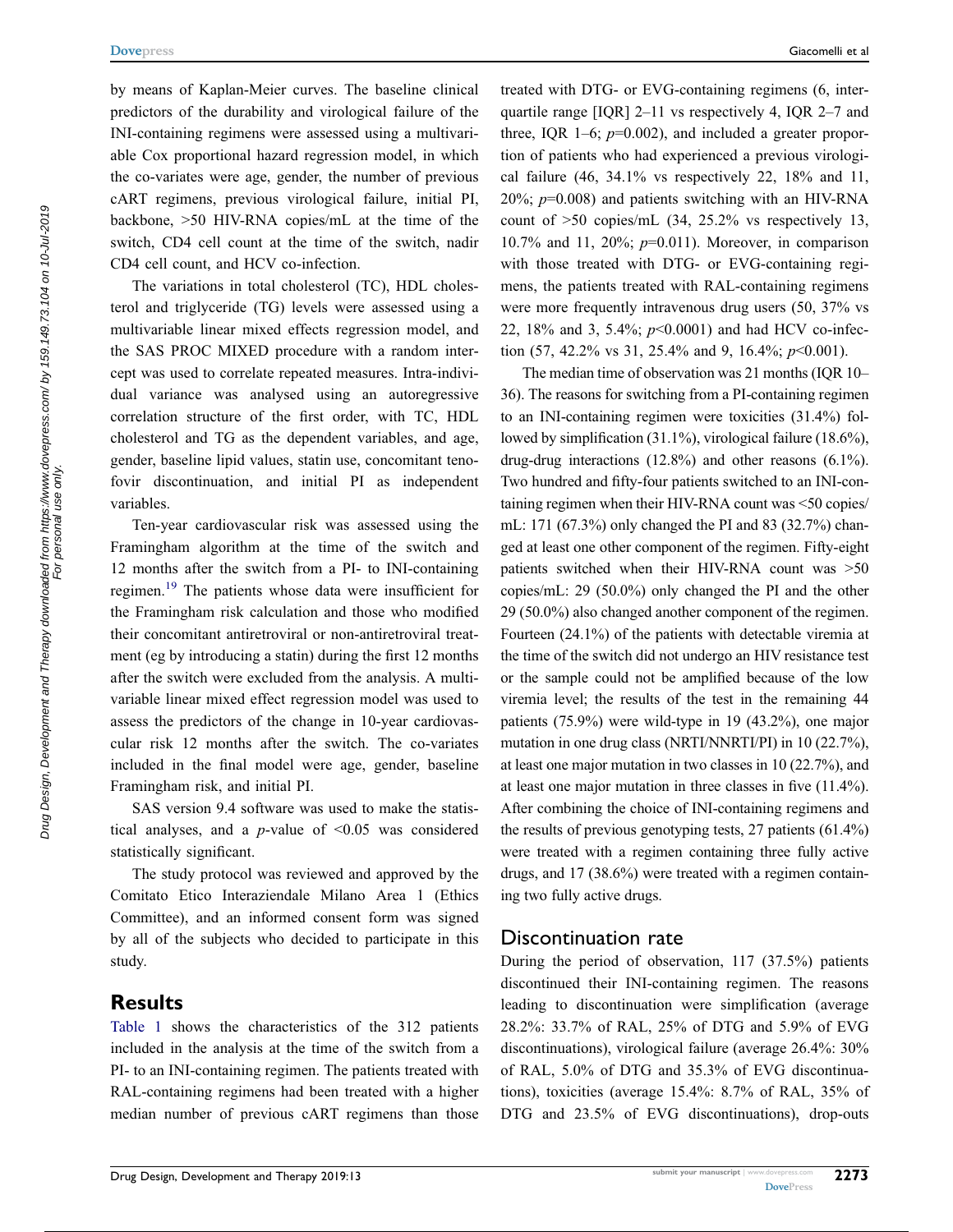| Í<br>ı<br>.<br>.<br>.<br>.<br>.<br>.<br>֖֖֖֪ׅ֪ׅ֖֖ׅ֪ׅ֪ׅ֖ׅ֪֪֪ׅ֪֪֪ׅ֚֚֚֚֚֚֚֚֚֚֚֬֝֝֬֝֝֝֬֝֓֓֬<br>;<br>and the state of the state of the state of the state of the state of the state of the state of the state of th<br>i<br>֧֧֚֜<br>į<br>Ì<br><br>I<br>í<br>١<br>j<br>í<br>١ |
|-------------------------------------------------------------------------------------------------------------------------------------------------------------------------------------------------------------------------------------------------------------------------|
|-------------------------------------------------------------------------------------------------------------------------------------------------------------------------------------------------------------------------------------------------------------------------|

<span id="page-3-0"></span>

| 49.3 (42.3–54.5)<br>Total n=312<br>125(40.1)<br>102(32.7)<br>75 (24.0)<br>86 (27.5)<br>79 (25.3)<br>85 (27.2)<br>(3.2)<br>$\subseteq$<br>Patients characteristics<br>Age (yrs), median (IQR)<br>Previous AIDS, n (%)<br>Previous VF, n (%)<br>Risk group, n (%)<br>Female, n (%)<br>Heterosex<br><b>NDUs</b><br>Other<br>MSM | RAL n=135 (43.3%)<br>49.6 (42.8-54.0)<br>32(23.7)<br>46 (34.1)<br>48 (35.6)<br>50 (37.0)<br>44 (32.6)<br>41 (30.4)<br>$6(2-11)$<br>5(3.7) | DTG n=122 (39.1%)<br>50.0 (43.5-56.0)<br>46 (37.7)<br>22(18.0)<br>49 (40.2)<br>30 (24.6)<br>5(4.1) | EVG n=55 (17.6%)<br>45.9 (40.4-53.7)<br>14(25.5)                     | p-value*<br>0.552                |
|------------------------------------------------------------------------------------------------------------------------------------------------------------------------------------------------------------------------------------------------------------------------------------------------------------------------------|-------------------------------------------------------------------------------------------------------------------------------------------|----------------------------------------------------------------------------------------------------|----------------------------------------------------------------------|----------------------------------|
|                                                                                                                                                                                                                                                                                                                              |                                                                                                                                           |                                                                                                    |                                                                      |                                  |
|                                                                                                                                                                                                                                                                                                                              |                                                                                                                                           |                                                                                                    |                                                                      | 0.146                            |
|                                                                                                                                                                                                                                                                                                                              |                                                                                                                                           |                                                                                                    | 24 (43.6)<br>28 (50.9)<br>3(5.4)<br>(0.0)                            | 0.0001                           |
| $(6-2)$<br>Number of previous cART regimens, median (IQR)                                                                                                                                                                                                                                                                    |                                                                                                                                           | 22(18.0)<br>30 (24.6)<br>$4(2-7)$                                                                  | 11(20.0)<br>12(21.8)<br>$3(1-6)$                                     | 0.008<br>0.002<br>0.206          |
| $9.9(3.9-16.7)$<br>$179(47-303)$<br>163 (53.8)<br>Previous therapy duration (yrs), median (IQR)<br>CD4+ nadir (cells/mmc), median (IQR)<br>CD4+ nadir (cells/mmc) <200, n (%)                                                                                                                                                | $11.6(3.9 - 15.9)$<br>64 (40-262)<br>79 (58.5)                                                                                            | 9.6 $(5.2 - 17.3)$<br>188 (58-325)<br>65 (53.3)                                                    | 240 (104-333)<br>$6.8(1.8 - 16.0)$<br>24(43.6)                       | 0.173<br>0.188<br>0.017          |
| 599 (359-829)<br>184 (59.0)<br>58 (18.6)<br>CD4+ (cells/mmc), median (IQR)<br>CD4+ (cells/mmc) >500, n (%)<br>HIV-RNA >50 cp/mL, n (%)                                                                                                                                                                                       | 475 (286-732)<br>62(45.9)<br>34 (25.2)                                                                                                    | 735 (487-985)<br>88 (72.1)<br>13(10.7)                                                             | 633 (389-837)<br>34(61.8)<br>11(20.0)                                | 00000<br>0.001<br>0.011          |
| I54 (106-243)<br>186 (157-223)<br>$115(94-134)$<br>$41(34-50)$<br>Total Cholesterol (mg/dL), median (IQR)<br>HDL Cholesterol (mg/dL), median (IQR)<br>LDL Cholesterol (mg/dL), median (IQR)<br>Triglycerides (mg/dL), median (IQR)                                                                                           | 83 (155-221)<br>$155(103 - 242)$<br>$(051 - 03)$ (80<br>$42(35-55)$                                                                       | $147(104-214)$<br>202 (173-234)<br>$116(95-143)$<br>$43(36 - 51)$                                  | 88 (170-210)<br>$(128 (89 - 194))$<br>$107(93 - 138)$<br>$39(33-47)$ | 0.010<br>0.335<br>0.016<br>0.152 |
| $144(46.1)$<br>120 (38.5)<br>48 (15.4)<br>TDF/FTC or TAF/FTC<br>Backbone, n (%)<br>ABC/3TC<br>Other                                                                                                                                                                                                                          | 66 (48.9)<br>35 (25.9)<br>34 (25.2)                                                                                                       | 23 (18.8)<br>85 (69.7)<br>14(11.5)                                                                 | 55 (100.0)<br>0.000<br>0(0.0)                                        | 0.0001                           |
| 123(39.4)<br>(7.7)<br>24<br>Dual regimens, n (%)<br>STR, n (%)                                                                                                                                                                                                                                                               | 10(7.4)<br>(0.0)0                                                                                                                         | 68 (55.7)<br>14(11.5)                                                                              | 55 (100.0)<br>0.000                                                  | 0.0001<br>9100                   |
| (18.3)<br>(23.1)<br>(27.9)<br>(11.5)<br>(19.2)<br>$\boldsymbol{\Sigma}$<br>$\mathcal{L}$<br>$\mathbf{S}$<br>59<br>36<br>Previous PI, n (%)<br><b>ATVub</b><br>$\overline{A}$<br>DRV<br>KAPV<br>$\geq$                                                                                                                        | 24 (17.8)<br>17 (12.6)<br>32(23.9)<br>43 (31.8)<br>(14.1)                                                                                 | 23(18.8)<br>39 (32.0)<br>34 (27.9)<br>14(11.5)<br>12(9.8)                                          | 16(29.1)<br>10(18.2)<br>21 (38.2)<br>5(9.1)<br>3(5.5)                | 0.0001                           |
| (14.7)<br>$\frac{4}{5}$<br>Concomitant TDF interruption, n (%)                                                                                                                                                                                                                                                               | 10(7.4)                                                                                                                                   | 26 (21.3)                                                                                          | 10(18.2)                                                             | (Continued)<br>0.005             |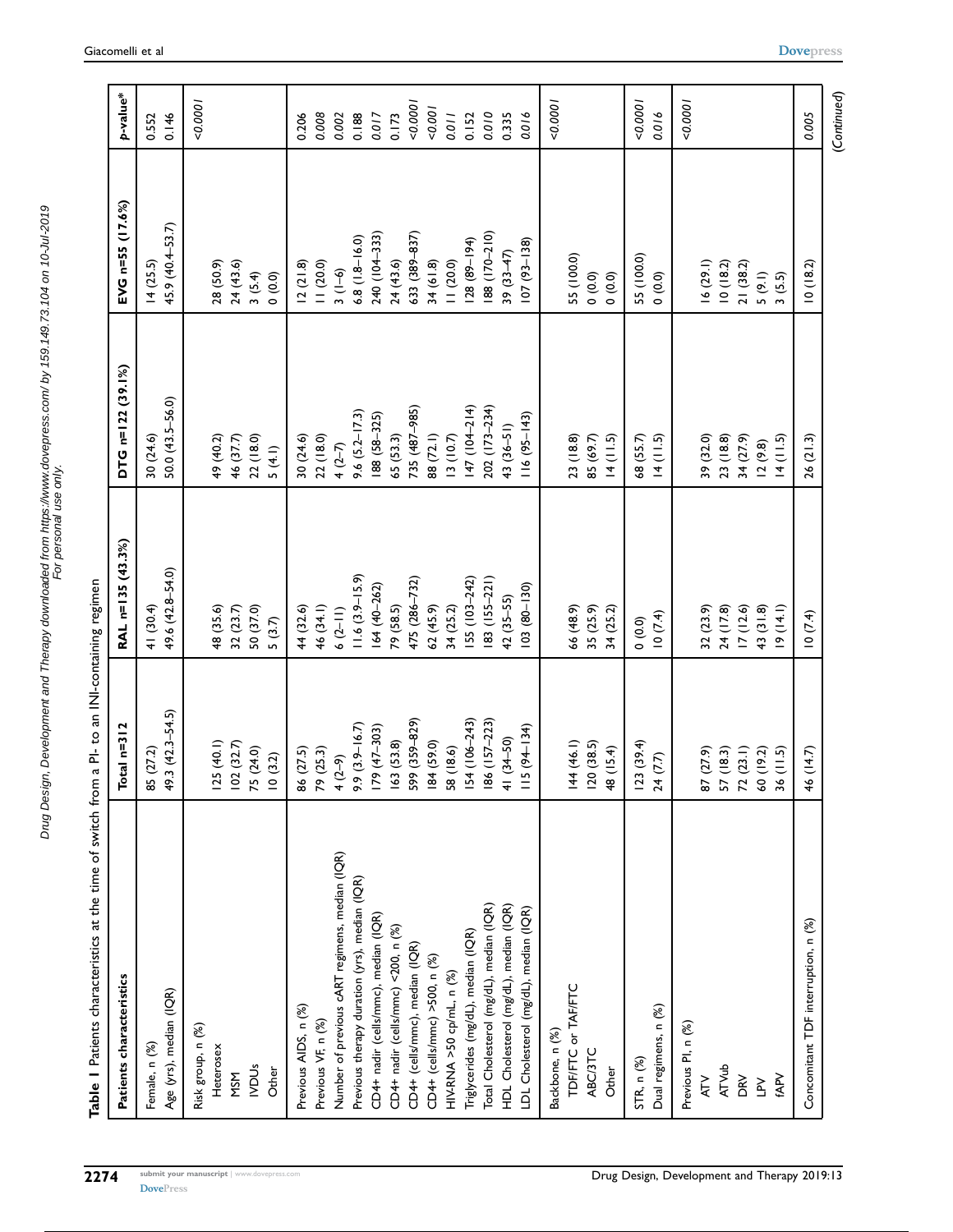| Patients characteristics                                                         | Total n=312         | RAL n=135 (43.3%)                                     | DTG n=122 (39.1%) | EVG n=55 (17.6%)                                                                                                                                                                                                                                                    | p-value* |
|----------------------------------------------------------------------------------|---------------------|-------------------------------------------------------|-------------------|---------------------------------------------------------------------------------------------------------------------------------------------------------------------------------------------------------------------------------------------------------------------|----------|
| HCV, n (%)                                                                       | $\frac{1}{3}$<br>56 | 57(42.2)                                              | 31(25.4)          | 9(16.4)                                                                                                                                                                                                                                                             | $-0.001$ |
| HBV, n (%)                                                                       | (7.4)<br>ĉ<br>₹     | 10(7.4)                                               | 8(6.6)            | 5(9.1)                                                                                                                                                                                                                                                              | 0.776    |
| Patients on statins, n (%)                                                       | 68 (21.8)           | 29(21.5)                                              | 25 (20.5)         | 14(25.5)                                                                                                                                                                                                                                                            | 0.755    |
| Note: *p-values are for $\chi$ 2 or Fisher's exact test and Kruskal-Wallis test. |                     | $\begin{bmatrix} 1 \\ 1 \\ 2 \\ 3 \\ 4 \end{bmatrix}$ |                   | $\ddot{a}$ . $\ddot{a}$ . $\ddot{a}$ . $\ddot{a}$ . $\ddot{a}$ . $\ddot{a}$ . $\ddot{a}$ . $\ddot{a}$ . $\ddot{a}$ . $\ddot{a}$ . $\ddot{a}$ . $\ddot{a}$ . $\ddot{a}$ . $\ddot{a}$ . $\ddot{a}$ . $\ddot{a}$ . $\ddot{a}$ . $\ddot{a}$ . $\ddot{a}$ . $\ddot{a}$ . |          |

Abbreviations: RAL, raltegravir; DTG, dolutegravir; FVG, elvitegravir; IQR, inter quartile range; yrs, years; n, number; MSM, men who have sex with men; NDU, intra venous drug users; cART, combined antiretroviral therapy; Abbreviations: RAL raltegravir; DTG, dolutegravir; EVG, elvitegravir; IQR, inter quartile range; yrs, years; n, number; MSM, men who have sex with men; IVDU, intra venous drug users; cART, combined antiretroviral therapy; copies; eGFR, estimate glomerular filtration rate; STR, single tablet regimens; PI, procease inhibitor; ATV, boosted Atazanavir; ADRV, boosted darunavir; LPV, boosted lopinavir; KAPV, boosted lopinavir; KAPV, boosted lopin TDF, tenofovir disoproxil fumarate; TAF, tenofovir alafenamide. TDF, tenofovir disoproxil fumarate; TAF, tenofovir alafenamide.

[Dovepress](http://www.dovepress.com) Giacomelli et al

(average 9.4%: 7.5% of RAL, 15% of DTG and 11.8% of EVG discontinuations), deaths (average 7.7%: 5.1% of RAL, 10% of DTG and 5.9% of EVG discontinuations), drug-drug interactions (average 2.6%: 17.6% of EVG discontinuations), and other reasons (average 10.3%: 11% of RAL and 10% of DTG discontinuations). Only 4.3% of the INI discontinuations were due to neurological toxicity (two in the RAL group and three in the DTG group).

## Durability of INI-containing regimens

[Figure 1](#page-5-0) shows the durability of the different INI-containing regimens. Univariate analysis revealed no difference in the probability of INI discontinuation between the patients treated with RAL, DTG or EVG  $(p=0.060)$ , but the risk of discontinuation was lower in the case of STRs than in the case of non-STRs  $(p=0.011)$ . The probability of still being on an INI-containing regimen after 12 months was 79.5% (95% confidence interval [CI] 72.6–86.4) in the case of RAL, 87.5% (95% CI 81.3–93.7) in the case of DTG. and 87.8% (95% CI 78.5–95.1) in the case of EVG.

The multivariable Cox regression model ([Table 2](#page-5-1)) showed that the patients treated with DTG were at less risk of discontinuation than those treated with RAL (adjusted hazard ratio [aHR] 0.49, 95% CI 0.26–0.95;  $p=0.038$ ) as were the patients switching from ubATV in comparison with those switching from boosted ATV (aHR 0.5, 95% CI 0.25-0.99; p=0.048)

# Probability of virological failure on the INI-containing regimens

The 12-month probability of not experiencing virological failure on an INI-containing regimen was 92.2% (95% CI 87.2–97.1) in the case of RAL, 99% (95% CI 97.1–1.00) in the case of DTG, and 97.1% (95% CI 92.8–1.00) in the case of EVG.

Univariate analysis revealed a statistically significant difference in the risk of virological failure between the three INIs  $(p=0.01)$  that was not confirmed by the multivariable Cox regression model ([Table 3\)](#page-6-0). However, the factors associated with an increased risk of virological failure were a greater number of previous antiretroviral regimens (aHR 1.12, 95% CI 1.00–1.24;  $p=0.046$ ) and an HIV-RNA count >50 copies/mL at the time of the switch from a PI- to an INI-containing regimen (aHR 2.80, 95% CI 1.22–6.45;  $p=0.015$ ). A trend towards an increased risk of virological failure was also observed in the case of male gender (aHR 2.84; 95% CI 0.98–8.17; p=0.053).

Table 1 (Continued).

Table I (Continued)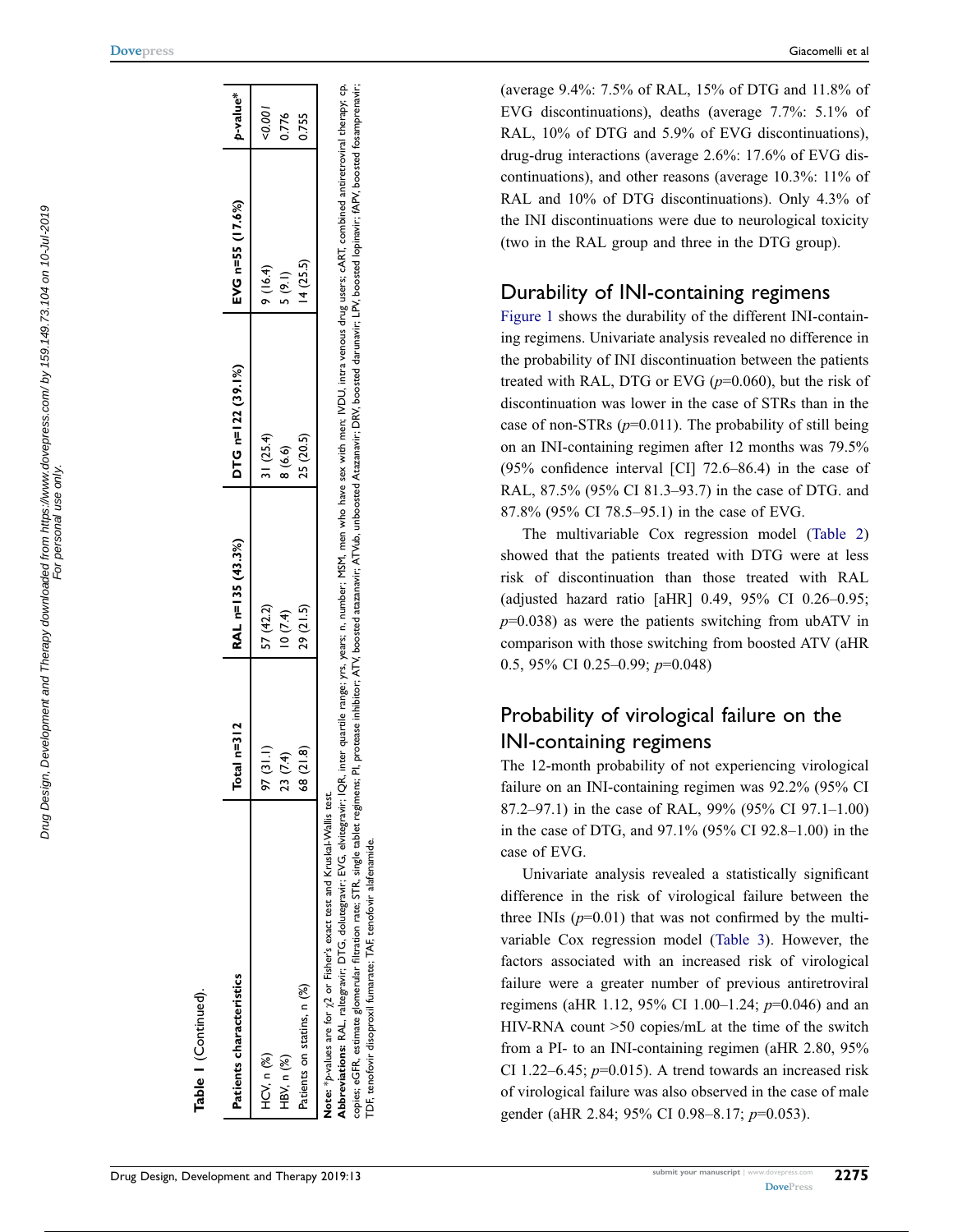<span id="page-5-0"></span>

Figure 1 Time dependent probability of INI-containing regimens discontinuation after switching from PI. Note: No differences were observed in the three different INI ( $p=0.06$ ). Abbreviations: RAL, raltegravir; DTG, dolutegravir; EVG, elvitegravir.

<span id="page-5-1"></span>

|  |  |  |  |  | Table 2 Multivariate Cox regression model of the continuance of INI-containing regimens after switching from PI |
|--|--|--|--|--|-----------------------------------------------------------------------------------------------------------------|
|--|--|--|--|--|-----------------------------------------------------------------------------------------------------------------|

|                                   | aHR  | IC 95%        | p value |
|-----------------------------------|------|---------------|---------|
| Age $(x \mid yrs \text{ more})$   | 1.00 | $0.98 - 1.03$ | 0.708   |
| Previous cART regimens (x 1 more) | 1.03 | $0.97 - 1.09$ | 0.298   |
| Previous VF                       | 0.72 | $0.42 - 1.23$ | 0.228   |
| Male vs Female                    | 1.17 | $0.71 - 1.95$ | 0.533   |
| ATVub vs ATV                      | 0.50 | $0.25 - 0.99$ | 0.048   |
| DRV vs ATV                        | 1.17 | $0.61 - 2.25$ | 0.645   |
| LPV vs ATV                        | 0.73 | $0.41 - 1.32$ | 0.302   |
| fAPV vs ATV                       | 0.87 | $0.43 - 1.75$ | 0.701   |
| DTG vs RAL                        | 0.49 | $0.26 - 0.95$ | 0.038   |
| <b>EVG vs RAL</b>                 | 0.57 | $0.27 - 1.20$ | 0.140   |
| TDF/FTC vs ABC/3TC                | 0.95 | $0.53 - 1.71$ | 0.856   |
| Other vs ABC/3TC                  | 0.97 | $0.50 - 1.87$ | 0.920   |
| $HIV-RNA > 50$ cps/mL             | 1.02 | $0.60 - 1.74$ | 0.941   |
| $CD4 > 500$ cells/mmc             | 0.94 | $0.56 - 1.58$ | 0.808   |
| CD4 nadir < 200 cells/mmc         | 0.81 | $0.49 - 1.34$ | 0.410   |
| <b>HCV</b> coinfection            | 1.06 | $0.65 - 1.70$ | 0.822   |

Abbreviations: aHR, adjusted hazard ratio; CI, confidence interval; yrs, years; cART, combined antiretroviral therapy; cps, copies; ATV, boosted atazanavir; ATVub, unboosted Atazanavir; DRV, boosted darunavir; LPV, boosted lopinavir; fAPV, boosted fosamprenavir; DTG, dolutegravir; RAL, raltegravir; EVG, elvitegravir; TDF/FTC, tenofovir disoproxil fumarate/emtricitabine; ABC/3TC, abacavir/lamivudine.

#### Metabolic impact

[Figure 2](#page-7-0) shows the changes from baseline TC levels by previous PI. Sixty-eight patients were being treated with statins before the switch to an INI and five started on statins during the study period; the 22 patients who discontinued statins during the study period (32.3%) were excluded from the metabolic analysis.

Multivariate analysis revealed a correlation between the changes in TC levels and the discontinuation of tenofovir disoproxil fumarate (TDF) at the time of the switch from a PI- to an INI-containing regimen (estimate 9.52 mg/dL, standard error [SE] 2.75;  $p=0.0006$ ), and between TC levels and a previous antiretroviral regimen containing boosted LPV (estimate −9.16 mg/dL, SE 3.43;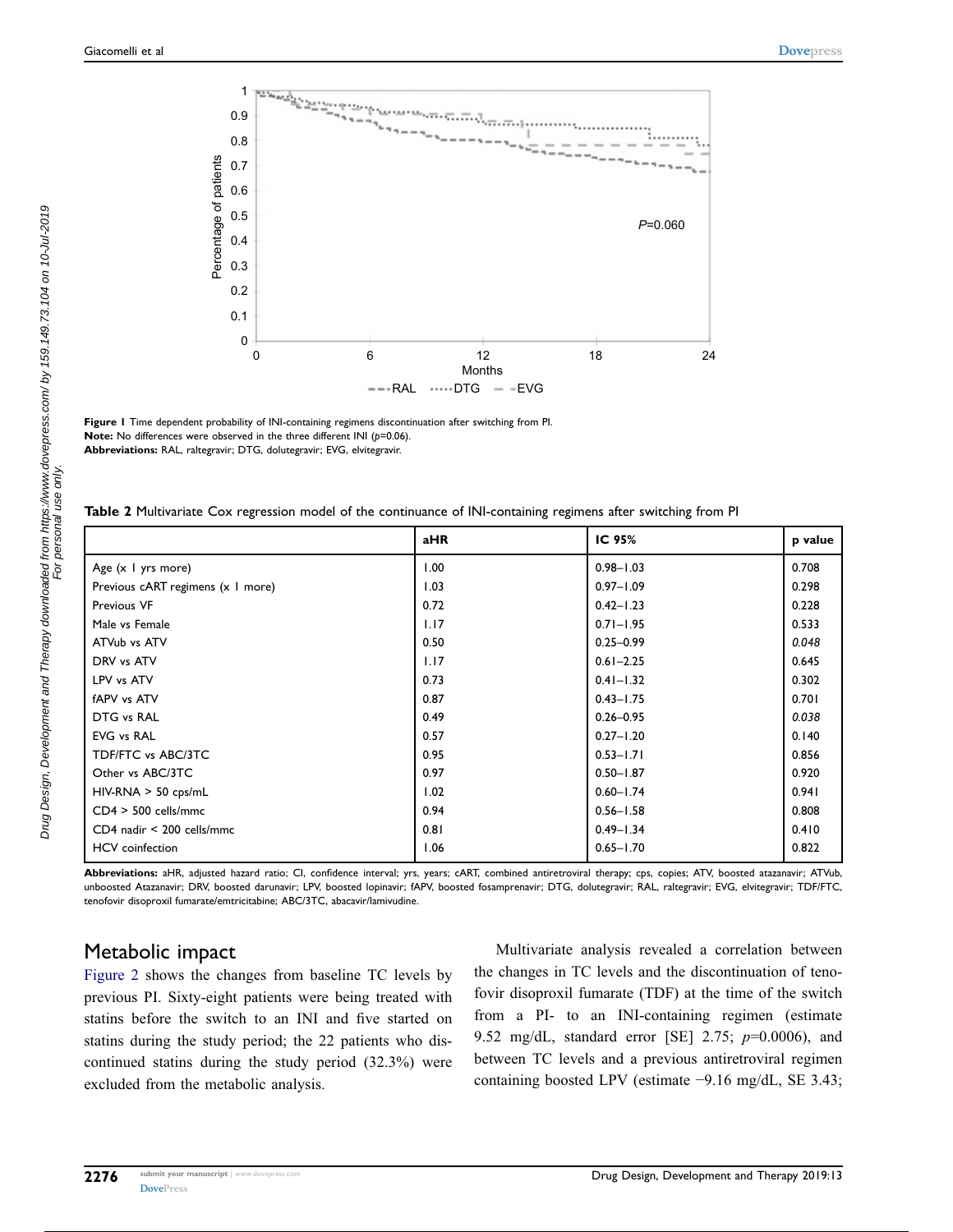|                                   | aHR  | IC 95%         | p value |
|-----------------------------------|------|----------------|---------|
| Age $(x \mid yrs \text{ more})$   | 1.01 | $0.97 - 1.05$  | 0.725   |
| Previous cART regimens (x 1 more) | 1.12 | $1.00 - 1.24$  | 0.046   |
| Previous VF                       | 1.89 | $0.74 - 4.78$  | 0.181   |
| Male vs Female                    | 2.84 | $0.98 - 8.17$  | 0.053   |
| ATVub vs ATV                      | 0.63 | $0.18 - 2.24$  | 0.473   |
| DRV vs ATV                        | 2.71 | $0.77 - 9.57$  | 0.121   |
| LPV vs ATV                        | 1.17 | $0.39 - 3.52$  | 0.783   |
| fAPV vs ATV                       | 1.12 | $0.32 - 3.96$  | 0.859   |
| DTG vs RAL                        | 0.17 | $0.02 - 1.52$  | 0.113   |
| <b>EVG vs RAL</b>                 | 0.92 | $0.28 - 3.06$  | 0.898   |
| TDF/FTC vs ABC/3TC                | 2.87 | $0.62 - 13.25$ | 0.176   |
| Other vs ABC/3TC                  | 1.85 | $0.41 - 8.46$  | 0.425   |
| $HIV-RNA > 50$ cp/mL              | 2.80 | $1.22 - 6.45$  | 0.015   |
| $CD4 > 500$ cells/mmc             | 0.90 | $0.32 - 2.57$  | 0.851   |
| $CD4$ nadir $\leq 200$ cells/mmc  | 0.44 | $0.15 - 1.30$  | 0.138   |
| HCV coinfection                   | 1.01 | $0.39 - 2.58$  | 0.986   |

<span id="page-6-0"></span>Table 3 Multivariate Cox regression model of the probability of virological failure of INI-containing regimens after switching from PI

Abbreviations: aHR, adjusted hazard ratio; CI, confidence interval; yrs, years; cART, combined antiretroviral therapy; cps, copies; ATV, boosted atazanavir; ATVub, unboosted Atazanavir; DRV, boosted darunavir; LPV, boosted lopinavir; fAPV, boosted fosamprenavir; DTG, dolutegravir; RAL, raltegravir; EVG, elvitegravir; TDF/FTC, tenofovir disoproxil fumarate/emtricitabine; ABC/3TC, abacavir/lamivudine.

 $p=0.008$ ) and boosted fAPV (estimate −21.59 mg/dL, SE 4.34; p<0.0001) ([Table 4](#page-7-1)).

Multivariate analysis also revealed a correlation between the change from baseline TG levels and previous exposure to boosted LPV (estimate −32.94 mg/dL, SE 13.23; p=0.013) and boosted fAPV (estimate −36.81 mg/ dL, SE 17.02;  $p=0.031$ ) ([Table 5](#page-8-0)).

Only female gender was associated with the changes in HDL cholesterol levels in the multivariate model (estimate 1.82 mg/dL, SE 0.69;  $p=0.009$ ).

Ten-year cardiovascular risk was assessed in 172 patients using the Framingham algorithm. There was no difference between the risk calculated at the time of the switch from a PI- to an INI-containing regimen and the risk calculated 12 months later (8.5%, IQR 4.5–19.1 vs 8.8%, IQR 4.3–18;  $p=0.836$ ). After correcting for the previous PI, statin use, TDF discontinuation at the time of the switch, and a high baseline 10-year cardiovascular risk (>10%), the factors associated with risk modification In the multivariable model were age (estimate 0.04%, SE 0.02;  $p=0.038$ ) and baseline cardiovascular risk (estimate 0.94%, SE 0.01;  $p<0.0001$ ).

## **Discussion**

The findings of this study of a single-centre cohort of HIVpositive, antiretroviral- experienced patients suggest that switching from a PI- to an INI-containing regimen is safe, long-lasting, and leads to a significant improvement in metabolic profiles.

The overall rate of INI discontinuation due to all causes was comparable with that reported in other cohort studies.<sup>[13](#page-10-11)</sup> Initial concerns were raised during the postmarketing use of DTG because the incidence of adverse neuropsychiatric events was higher than that observed in clinical trials.<sup>[20](#page-10-18)[,21](#page-10-19)</sup> Our finding that discontinuations due to neurological toxicity accounted for 4.3% of all discontinuations would seen to allay such concerns, which could lead to unnecessary discontinuation.<sup>[22,](#page-10-20)[23](#page-10-21)</sup>

<span id="page-6-3"></span><span id="page-6-2"></span><span id="page-6-1"></span>Approximately one-third of the patients in our cohort changed their PI-containing regimen because of the occurrence of cART-related toxicity, and 18.6% of the patients were in a condition of virological failure at the time of the switch to an INI-containing regimen. It is well known that the use of INI in patients with a long antiretroviral history and previous virological failures may predispose to an increased risk of INI discontinuation due to virological inefficacy when a regimen with a low genetic barrier is used (ie RAL or EVG). $11,24$  $11,24$  At the time of the switch, the failing patients received two or three active drugs in respectively 38.6% and 61.4% of cases, and none of the patients received only one active drug on the basis of the interpretation of historical genotypes. The patients treated with RAL had a longer history of previous therapy, and a history of intravenous drug use and HCV co-infection, all of which frequently characterise the patients who received

For personal use only.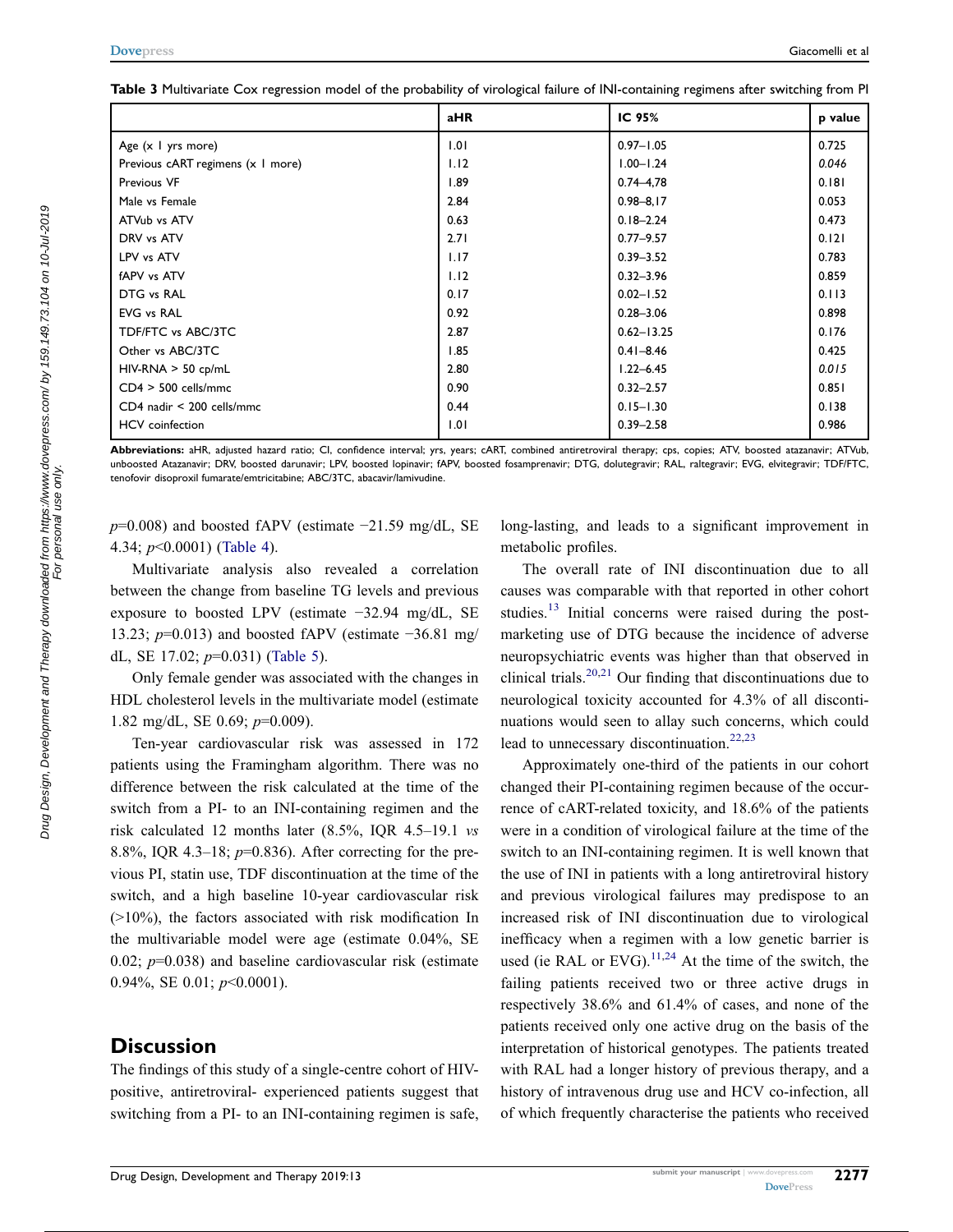<span id="page-7-0"></span>

|                        | BL      | 6 mesl | 12 mesl |
|------------------------|---------|--------|---------|
| ATV, mean mg/dl (SE)   | 195(5)  | 189(6) | 187 (7) |
| ATVub, mean mg/dl (SE) | 177 (6) | 188(7) | 178 (8) |
| DRV, mean mg/dl (SE)   | 191(4)  | 185(5) | 184 (7) |
| LPV, mean mg/dl (SE)   | 205(6)  | 185(7) | 183(6)  |
| fAPV, mean mg/dl (SE)  | 207(8)  | 177(7) | 167(11) |

Figure 2 Median TC levels from the time of the switch and after 6 and 12 months according to the PI of provenience.

Note: TC levels are expressed in mg/dL.

Abbreviations: tot, total; BL, baseline; m, months; ATV, boosted atazanavir; ATVub, unboosted atazanavir; DRV, boosted darunavir; fAPV, boosted fosamprenavir; LPV, boosted lopinavir.

<span id="page-7-1"></span>

| Table 4 multivariable linear mixed effects regression model for the variation of total cholesterol after the switch from a PI- to an INI-containing |  |
|-----------------------------------------------------------------------------------------------------------------------------------------------------|--|
| regimen                                                                                                                                             |  |

|                                      | <b>Estimate</b><br>mg/dL | <b>SE</b> | p value  |
|--------------------------------------|--------------------------|-----------|----------|
| Female vs male                       | 4.26                     | 2.26      | 0.061    |
| Age (x one yrs more)                 | 0.07                     | 0.10      | 0.502    |
| Baseline cholesterol (x 1 unit more) | 0.80                     | 0.02      | < 0.0001 |
| Statins utilization yes vs no        | $-4.13$                  | 2.42      | 0.089    |
| Concomitant TDF interruption         | 9.52                     | 2.75      | 0.0006   |
| Time*                                | $-1.66$                  | 2.25      | 0.461    |
| *ATVub vs ATV                        | 6.52                     | 3.42      | 0.057    |
| *DRV vs ATV                          | $-0.35$                  | 3.55      | 0.920    |
| *LPV vs ATV                          | $-9.16$                  | 3.43      | 0.008    |
| *fAPV vs ATV                         | $-21.59$                 | 4.34      | <0.0001  |

Note: \*The estimates refer to parameters associated to the interaction between PIs and the time unit inserted in the model which is 6 months.

Abbreviations: SE, standard error; yrs, years; ATV, boosted atazanavir; ATVub, unboosted Atazanavir; DRV, boosted darunavir; LPV, boosted lopinavir; fAPV, boosted fosamprenavir; TDF, tenofovir disoproxil fumarato; PIs, protease inhibitors; INI, integrase inhibitors.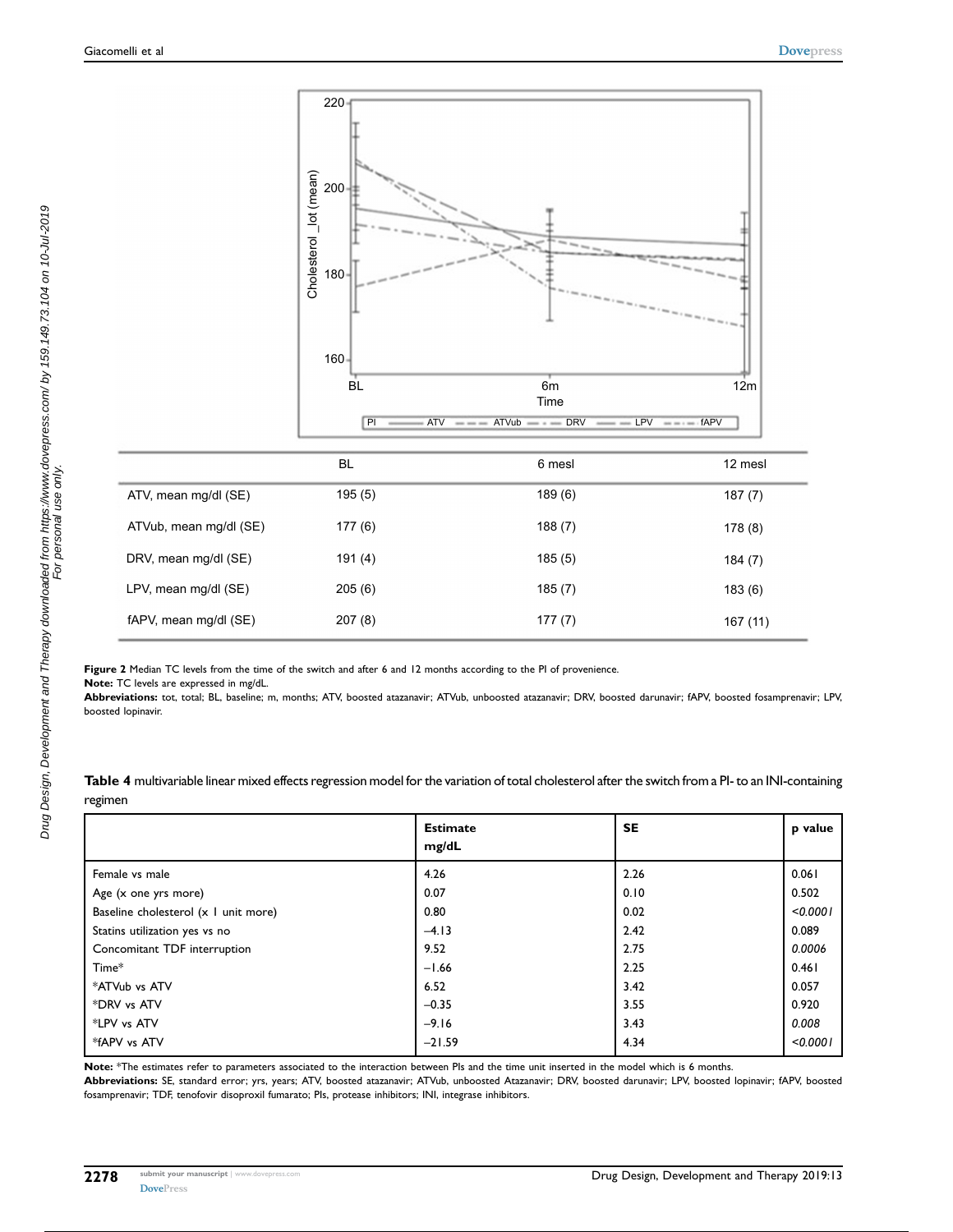|                                        | Estimate mg/dL | <b>SE</b> | p value |
|----------------------------------------|----------------|-----------|---------|
| Female vs male                         | $-6.0$         | 8.50      | 0.475   |
| Age (x one yrs more)                   | $-0.25$        | 0.37      | 0.499   |
| Baseline triglycerides (x 1 unit more) | 0.61           | 0.02      | <0.0001 |
| Statins utilization yes vs no          | 15.75          | 9.26      | 0.093   |
| Concomitant TDF interruption           | 4.95           | 10.05     | 0.622   |
| Time*                                  | $-10.62$       | 8.76      | 0.226   |
| *ATVub vs ATV                          | 2.90           | 13.26     | 0.826   |
| *DRV vs ATV                            | $-2.77$        | 13.68     | 0.839   |
| *LPV vs ATV                            | $-32.94$       | 13.23     | 0.013   |
| *fAPV vs ATV                           | $-36.81$       | 17.02     | 0.031   |
|                                        |                |           |         |

<span id="page-8-0"></span>Table 5 multivariable linear mixed effects regression model for the variation of triglycerides levels after the switch from a PI- to an INI-containing regimen

Note: \*The estimates refer to parameters associated to the interaction between PIs and the time unit inserted in the model which is 6 months.

Abbreviations: SE, standard error; yrs, years; ATV, boosted atazanavir; ATVub, unboosted Atazanavir; DRV, boosted darunavir; LPV, boosted lopinavir; fAPV, boosted fosamprenavir; TDF, tenofovir disoproxil fumarato; PIs, protease inhibitors; INI, integrase inhibitors.

<span id="page-8-1"></span>the first INI available for clinical use, and may be associated with a reduced probability of cART adherence and shorter duration of the current regimen.<sup>[25,](#page-11-1)[26](#page-11-2)</sup> They also presented a higher rate of uncontrolled HIV viremia at the time of the switch than the patients treated with DTG or EVG, and were thus in suboptimal condition for switch-ing to a low genetic barrier regimen.<sup>[11,](#page-10-9)[24](#page-11-0)</sup> Finally, more than one-third of the patients who discontinued a RALcontaining regimen did so for reasons of simplification, and it is likely that the advent of drugs to be administered once a day and the reduced pill burden affected the dur-ability of the RAL-containing regimens.<sup>27,[28](#page-11-4)</sup> All of these factors may partially explain the difference in the durability of the DTG- and RAL-containing regimens.

<span id="page-8-2"></span>Another factor potentially influencing the greater durability of DTG-containing regimens is the possibility of using DTG in an STR as the patients on an STR were less likely to discontinue an INI-containing regimen than those receiving multiple tablets.<sup>[29](#page-11-5)</sup>

<span id="page-8-5"></span><span id="page-8-3"></span>Our univariate analysis showed that there was an increased risk of virological failure in the patients who switched to RAL than those who switched to DTG. Moreover, approximately one third of the RAL- and EVG-containing regimens were discontinued due to virological failure. However, the significant difference between regimens was lost in the multivariate model, which showed that an increased risk of virlogical failure was associated with uncontrolled HIV-RNA at the time of the switch and a greater number of previous antiretroviral regimens. All of these factors are known to be associated with an increased risk of virological failure in patients on low genetic barrier  $cART$ .<sup>[11](#page-10-9),[30](#page-11-6)[,31](#page-11-7)</sup> A trend towards an

increased risk of virological failure (albeit of borderline statistical significance) was observed in the case of males, which conflicts with some published data indicating a greater risk among females.<sup>[32](#page-11-8)</sup>

<span id="page-8-7"></span><span id="page-8-6"></span><span id="page-8-4"></span>In terms of metabolic profiles, there was a favourable association with a reduction in TC levels in patients coming from boosted LPV- and boosted fAPV-containing regimens. This confirms the findings of previous studies showing an improvement in metabolic profiles after switch from a boosted PI to an INI.<sup>[12,](#page-10-10)[30](#page-11-6)</sup> Accordingly, there was also a favourable association between post-switch TG levels and previous exposure to boosted LPV and boosted fAPV.<sup>16[,33](#page-11-9)</sup> HDL cholesterol levels were not associated with previous PI use, but higher levels were associated with female gender.<sup>34</sup> It is known that females have higher HDL cholesterol levels than males, which has a cardioprotective function especially in the pre-menopausal period, but the gender-related reasons for the difference in HDL levels are not fully understood.<sup>35</sup>

<span id="page-8-9"></span><span id="page-8-8"></span>There was a significant increase in TC levels in the patients who discontinued TDF at the same time as they switched from a PI- to an INI-containing regimen, thus confirming previous findings showing that TDF has a statin-like effect that is unmasked when it is discontinued.<sup>[36,](#page-11-12)[37](#page-11-13)</sup>

<span id="page-8-11"></span><span id="page-8-10"></span>An association between weight gain and a switch to INI-containing regimens has been postulated,  $6-8$  $6-8$  $6-8$  but a recent report based on the SCOLTA observational cohort did not provide any evidence of a relationship between INIs and weight gain, and it has been shown cabotegravir does not have this effect. $38-40$  $38-40$  $38-40$  Nevertheless, this potential side effect of INI-containing regimens should be considered and balanced against their potential advantage.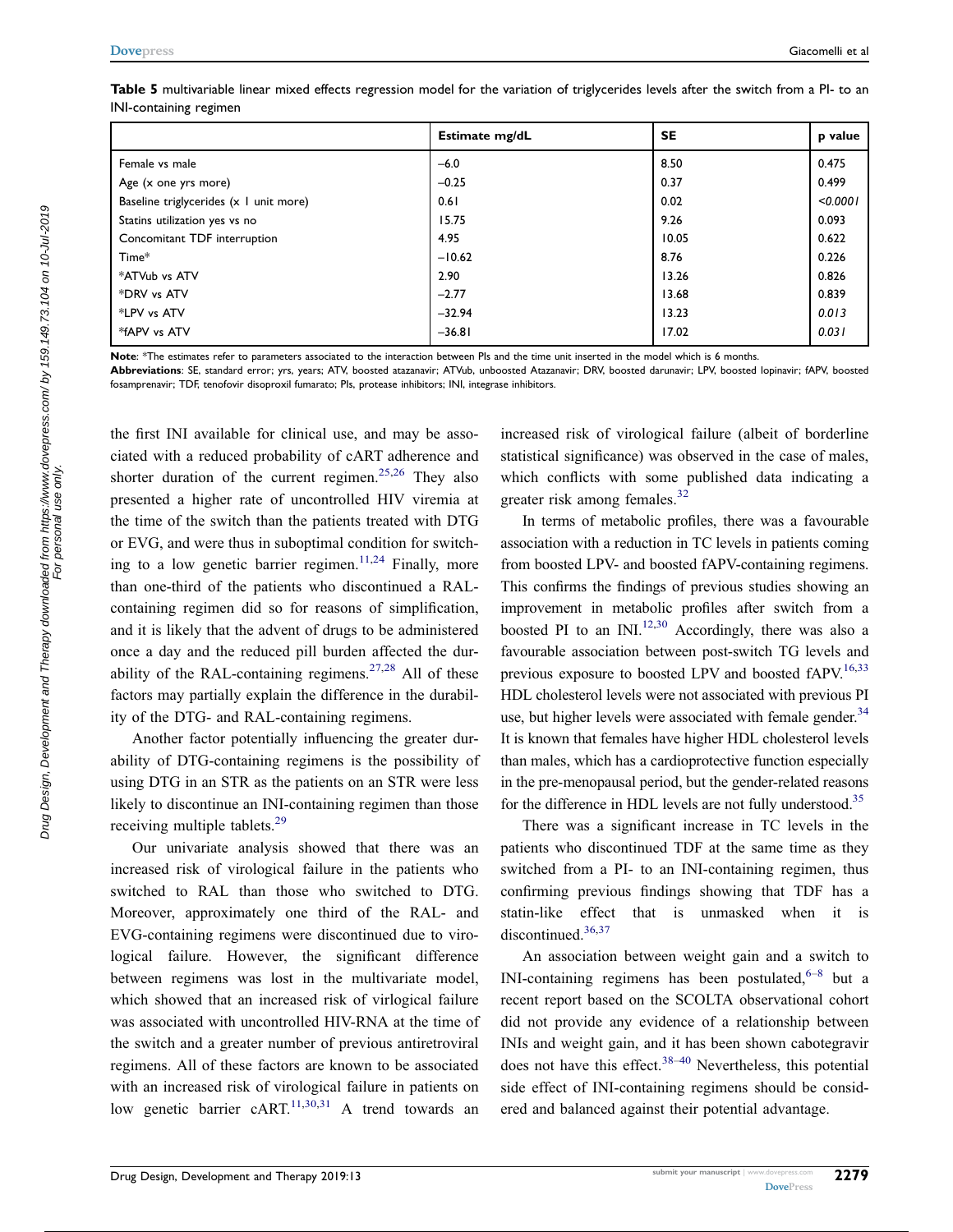Approximately one-third of the patients in our cohort had HCV co-infection and 24% were intravenous drug users, and a higher percentage of both switched to RAL. The advent of direct antiviral agents (DAAs) has prompted switching from PI- to INI-containing regimens as INIs have fewer drug-todrug interactions, and RAL is the INI that potentially has fewer drug-to-drug interactions with DAAs.<sup>41</sup>

<span id="page-9-1"></span><span id="page-9-0"></span>The use of ubATV in order to avoid the untoward metabolic effects of the ritonavir booster was once widespread, particularly in Italy, but this strategy has now been replaced by new INI-containing simplification strategies that have been demonstrated to be safe in elderly patients at high cardiovascular risk.<sup>[16](#page-10-14)[,42,](#page-11-17)[43](#page-11-18)</sup> The switch from ubATV to an INI-containing regimen led to greater durability (albeit of borderline statistical significance) than a switch to boosted ATV. This may have been partially due to the large number of patients switched for reasons of simplification or toxicity in this sub-group of patients.

Approximately one-quarter of the patients in our cohort were taking lipid-lowering statins at the time of the switch. This percentage is higher than that found in previous studies, which have shown the under-prescription of statins to people living with HIV, but in line with the results of a recent study by Gatell et al involving patients at high cardiovascular risk or who were older than fifty years.<sup>[16](#page-10-14)[,44](#page-11-19)</sup> However, approximately one-third of our patients discontinued lipid-lowering treatment during the study period.

<span id="page-9-4"></span><span id="page-9-3"></span><span id="page-9-2"></span>We did not observe any improvement in 10-year cardiovascular risk as assessed using the Framingham algorithm 12 months after the switch from a PI- to an INI-containing regimen. This is in line with the results of a recent study by Taramasso et al, who found that switching from a boosted PI- or efavirenz-containing regimen to an INI- or rilpivirine-containing regimen did not reduce cardiovascular risk as assessed by the Framingham algorithm despite a signifi-cant improvement in lipid profiles.<sup>[45](#page-11-20)</sup> However, it must be remembered that this way of assessing cardiovascular risk does not take into account the potential impact of the components of the antiretroviral regimen as some antiretroviral agents (eg abacavir and PIs) have been associated with increased cardiovascular risk, although it is likely that the effect of antiretroviral treatment is more marginal than the classic cardiovascular risk factors. Moreover, it has been shown that antiretroviral agents only affect the risk of patients at higher risk.<sup>46,[47](#page-11-22)</sup> Taken together with those of previously published studies, our findings suggest that modifying cART has a limited impact on the cardiovascular risk calculated using the Framingham score, and highlight the importance of concentrating on classic modifiable cardiovascular risk factors.

This study has a number of limitations. First of all, its retrospective design exposes it to potential errors due to omissions or the lack of data in clinical case files. Secondly, its single-centre nature limits the applicability of the results to different settings. Thirdly, the choice of switching from a PI- to an INI-containing regimen was not controlled but based on the clinical judgement of individual physicians. Finally, and as discussed above, the patients treated with RAL had a longer previous antiretroviral history than those treated with DTG or EVG, were exposed to a heterogeneous series of antiretroviral regimens, and were more likely to be co-infected with HCV.

#### Conclusion

On the basis of our findings, switching from a PI- to an INI-containing regimen can be considered a valid option for patients under virological control. However, the virological efficacy of the regimens may be affected by the number of previous antiretroviral regimens in a patient's history. DTG-containing regimens seem to be more durable than RAL-containing regimens probably because DTG can be used in a once-daily STR. Patients previously treated with boosted LPV and boosted fAPV showed a significant improvement in lipid profiles. However, as there was no reduction in cardiovascular risk after the switch, it seems that modifying cART is not enough by itself and so attempts to modify classic cardiovascular risk factors should be continued.

#### Abbreviation list

PI, protease inhibitor; NNRTI, non-nucleoside reverse transcriptase inhibitor; INI, integrase inhibitor; RAL, raltegravir; EVG, elvitegravir; DTG, dolutegravir; ub, unboosted; LPV, lopinavir; fAPV, fosamprenavir; ATV, atazanavir; DRV, darunavir; IQR, interquartile range; CI, confidence interval; cART, combined antiretroviral therapy; STR, single tablet regimen; TC, total cholesterol; TG, triglycerides; DAA, direct antiviral agents.

# Ethics approval and informed consent

The protocol was reviewed and approved by the Comitato Etico Interaziendale Milano Area 1, and an informed consent form was signed by all of the subjects who participated in this study.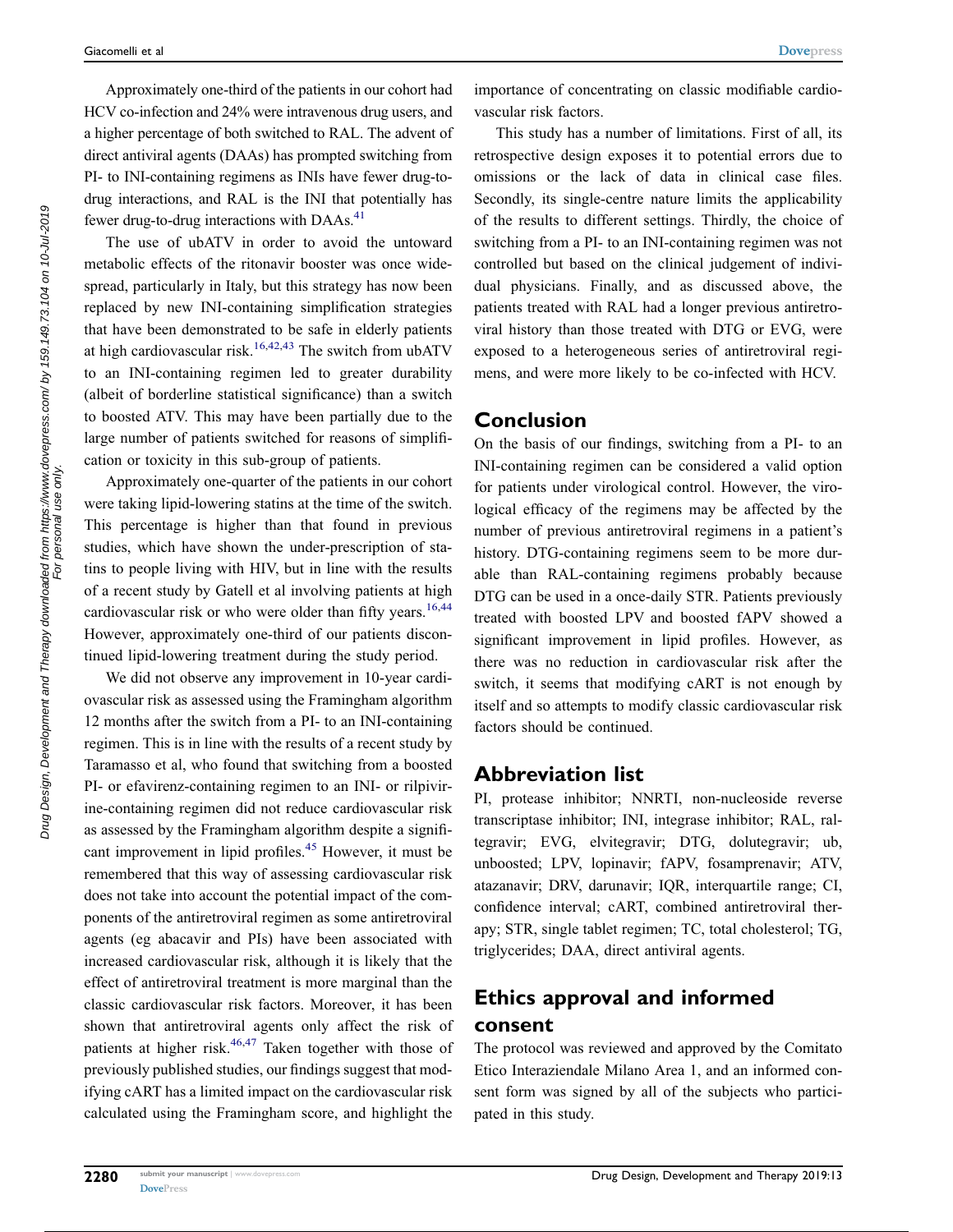## Data availability

Data will be made available upon reasonable request.

## Acknowledgment

We would like to thank Mrs Tiziana Formenti for her excellent technical help.

## Author contributions

All authors contributed to data analysis, drafting or revising the article, gave final approval of the version to be published, and agree to be accountable for all aspects of the work.

#### **Disclosure**

SR has received research grants, consultancy payments and speaker's fees from Bristol-Myers Squibb, Gilead, ViiV Healthcare, Merck Sharp Dohme, ABBvie and Janssen. MG has received research grants, consultancy payments and speaker's fees from Bristol-Myers Squibb, Gilead, ViiV Healthcare, Merck Sharp Dohme, ABBvie, Janssen and Roche. The authors report no other conflicts of interest in this work.

## **References**

- <span id="page-10-0"></span>1. Rodger AJ, Lodwick R, Schechter M, et al. Mortality in well controlled HIV in the continuous antiretroviral therapy arms of the SMART and ESPRIT trials compared with the general population. Aids. [2013;](#page-0-0)27:973–979. doi:[10.1097/QAD.0b013e32835cae9c](https://doi.org/10.1097/QAD.0b013e32835cae9c)
- <span id="page-10-1"></span>2. Kaplan RC, Kingsley LA, Sharrett AR, et al. Ten-year predicted coronary heart disease risk in HIV-infected men and women. Clin Infect Dis. [2007](#page-0-1);45:1074–1081. doi:[10.1086/521935](https://doi.org/10.1086/521935)
- <span id="page-10-2"></span>3. Friis-Moller N, Reiss P, Sabin CA, et al. Class of antiretroviral drugs and the risk of myocardial infarction. N Engl J Med. [2007](#page-0-1);356:1723– 1735. doi:[10.1056/NEJMc063190](https://doi.org/10.1056/NEJMc063190)
- <span id="page-10-3"></span>4. Nolan D, Hammond E, Martin A, et al. DNA depletion and morphologic changes in adipocytes associated with nucleoside reverse transcriptase inhibitor therapy. AIDS. [2003](#page-1-0);17:1329–1338. doi:[10.1097/01.](https://doi.org/10.1097/01.aids.0000060385.18106.35) [aids.0000060385.18106.35](https://doi.org/10.1097/01.aids.0000060385.18106.35)
- <span id="page-10-4"></span>5. Carr A, Samaras K, Burton S, et al. A syndrome of peripheral lipodystrophy, hyperlipidaemia and insulin resistance in patients receiving HIV protease inhibitors. AIDS. [1998](#page-1-0);12:F51–8.
- <span id="page-10-5"></span>6. Norwood J, Turner M, Bofill C, et al. Brief report: weight gain in persons with HIV switched from efavirenz-based to integrase strand transfer inhibitor-based regimens. J Acquir Immune Defic Syndr. [2017;](#page-1-1)76(5):527–531. doi:[10.1097/QAI.0000000000001525](https://doi.org/10.1097/QAI.0000000000001525)
- 7. Menard A, Meddeb L, Tissot-Dupont H, et al. Dolutegravir and weight gain: an unexpected bothering side effect? AIDS. 2017;31(10):1499– 1500. doi:[10.1097/QAD.0000000000001495](https://doi.org/10.1097/QAD.0000000000001495)
- <span id="page-10-6"></span>8. Debroy P, Sim M, Erlandson KM, et al. Modena HIV metabolic cohort team. Progressive increases in fat mass occur in adults living with HIV on antiretroviral therapy, but patterns differ by sex and anatomic depot. J Antimicrob Chemother. [2019](#page-1-1). [Epub ahead of print]. doi:[10.1093/jac/](https://doi.org/10.1093/jac/dky551) [dky551](https://doi.org/10.1093/jac/dky551)
- <span id="page-10-7"></span>9. Pavie J, Porcher R, Torti C; on behalf of the NEAT Unboosted Atazanavir Cohort Study Group, et al. Efficacy and safety of a switch to unboosted atazanavir in combination with nucleoside analogues in HIV-1-infected patients with virological suppression under antiretroviral therapy. J Antimicrob Chemother. [2011;](#page-1-2)66(10):2372–2378. doi:[10.1093/jac/dkr316](https://doi.org/10.1093/jac/dkr316)
- <span id="page-10-8"></span>10. Panel on Antiretroviral Guidelines for Adults and Adolescents. Guidelines for the Use of Antiretroviral Agents in Adults and Adolescents Living with HIV. Department of health and human services. Available from [http://aidsinfo.nih.gov/content](http://aidsinfo.nih.gov/contentfiles/lvguidelines/AdultandAdolescentGL.pdf)files/lvguide [lines/AdultandAdolescentGL.pdf.](http://aidsinfo.nih.gov/contentfiles/lvguidelines/AdultandAdolescentGL.pdf) Accessed March, 9 2019.
- <span id="page-10-9"></span>11. Eron JJ, Young B, Cooper DA, et al. SWITCHMRK 1 and 2 investigators. Switch to a raltegravir-based regimen versus continuation of a lopinavir-ritonavir-based regimen in stable HIV-infected patients with suppressed viraemia (SWITCHMRK 1 and 2): two multicentre, double-blind, randomised controlled trials. Lancet. [2010](#page-1-3);375 (9712):396–407. doi:[10.1016/S0140-6736\(09\)62041-9](https://doi.org/10.1016/S0140-6736(09)62041-9)
- <span id="page-10-10"></span>12. Martínez E, Larrousse M, Llibre JM; SPIRAL Study Group, et al. Substitution of raltegravir for ritonavir-boosted protease inhibitors in HIV-infected patients: the SPIRAL study. AIDS. [2010;](#page-1-4)24(11):1697– 1707. doi:[10.1097/QAD.0b013e32833a608a](https://doi.org/10.1097/QAD.0b013e32833a608a)
- <span id="page-10-11"></span>13. Potard V, Simon A, Lacombe JM, Parienti JJ, Costagliola D; French Hospital Database on HIV (FHDH-ANRS CO4). Switching to raltegravir from a virologically effective boosted protease inhibitor regimen: a comparative effectiveness analysis from the french hospital database on HIV (FHDH-ANRS CO4). Clin Infect Dis. [2016](#page-1-5);63 (9):1254–1261. doi:[10.1093/cid/ciw498](https://doi.org/10.1093/cid/ciw498)
- <span id="page-10-12"></span>14. Arribas JR, Pialoux G, Gathe J, et al. Simplification to coformulated elvitegravir, cobicistat, emtricitabine, and tenofovir versus continuation of ritonavir-boosted protease inhibitor with emtricitabine and tenofovir in adults with virologically suppressed HIV (STRATEGY-PI): 48 week results of a randomised, open-label, phase 3b, noninferiority trial. Lancet Infect Dis. [2014](#page-1-6);14(7):581–589. doi:[10.1016/](https://doi.org/10.1016/S1473-3099(14)70782-0) [S1473-3099\(14\)70782-0](https://doi.org/10.1016/S1473-3099(14)70782-0)
- <span id="page-10-13"></span>15. Trottier B, Lake JE, Logue K, et al. Dolutegravir/abacavir/lamivudine versus current ART in virally suppressed patients (STRIIVING): a 48-week, randomized, non-inferiority, open-label, phase IIIb study. Antivir Ther. [2017;](#page-1-7)22(4):295–305. doi:[10.3851/IMP3166](https://doi.org/10.3851/IMP3166)
- <span id="page-10-14"></span>16. Gatell JM, Assoumou L, Moyle G; NEAT022 Study Group, et al. Immediate vs. deferred switching from a Boosted Protease Inhibitor (PI/r) Based Regimen to a Dolutegravir (DTG) based regimen in virologically suppressed patients with high cardiovascular risk or age ≥50 years: final 96 weeks results of NEAT 022 study. Clin Infect Dis. [2018.](#page-1-4) doi:[10.1093/cid/ciy505](https://doi.org/10.1093/cid/ciy505)
- <span id="page-10-16"></span>17. Raffi F, Esser S, Nunnari G, Pérez-Valero I, Waters L. Switching regimens in virologically suppressed HIV-1-infected patients: evidence base and rationale for integrase strand transfer inhibitor (INSTI)-containing regimens. HIV Med. [2016;](#page-1-4)17(Suppl 5):3–16. doi:[10.1111/hiv.12440](https://doi.org/10.1111/hiv.12440)
- <span id="page-10-15"></span>18. Andreoni M, Marcotullio S, Puro V, et al. An update on integrase inhibitors: new opportunities for a personalized therapy? The NEXTaimProject. New Microbiol. [2015;](#page-1-3)38(4):443–490.
- <span id="page-10-17"></span>19. D'Agostino RB Sr, Vasan RS, Pencina MJ, et al. General cardiovascular risk profile for use in primary care: the Framingham Heart Study. Circulation. [2008](#page-2-0);117(6):743–753. doi:[10.1161/CIRCULA](https://doi.org/10.1161/CIRCULATIONAHA.107.699579) [TIONAHA.107.699579](https://doi.org/10.1161/CIRCULATIONAHA.107.699579)
- <span id="page-10-18"></span>20. de Boer MG, van Den Berk GE, van Holten N, et al. Intolerance of dolutegravir-containing combination antiretroviral therapy regimens in real-life clinical practice. AIDS. [2016;](#page-6-1)30(18):2831–2834. doi:[10.1097/QAD.0000000000001279](https://doi.org/10.1097/QAD.0000000000001279)
- <span id="page-10-19"></span>21. Hoffmann C, Welz T, Sabranski M, et al. Higher rates of neuropsychiatric adverse events leading to dolutegravir discontinuation in women and older patients. HIV Med. [2017;](#page-6-1)18(1):56-63. doi:[10.1111/hiv.12468](https://doi.org/10.1111/hiv.12468)
- <span id="page-10-20"></span>22. Lepik KJ, Yip B, Ulloa AC, et al. Adverse drug reactions to integrase strand transfer inhibitors. AIDS. [2018](#page-6-2);32(7):903–912. doi:[10.1097/](https://doi.org/10.1097/QAD.0000000000001781) [QAD.0000000000001781](https://doi.org/10.1097/QAD.0000000000001781)
- <span id="page-10-21"></span>23. Hill AM, Mitchell N, Hughes S, Pozniak AL. Risks of cardiovascular or central nervous system adverse events and immune reconstitution inflammatory syndrome, for dolutegravir versus other antiretrovirals: meta-analysis of randomized trials. Curr Opin HIV AIDS. [2018](#page-6-2);13 (2):102–111. doi:[10.1097/COH.0000000000000445](https://doi.org/10.1097/COH.0000000000000445)